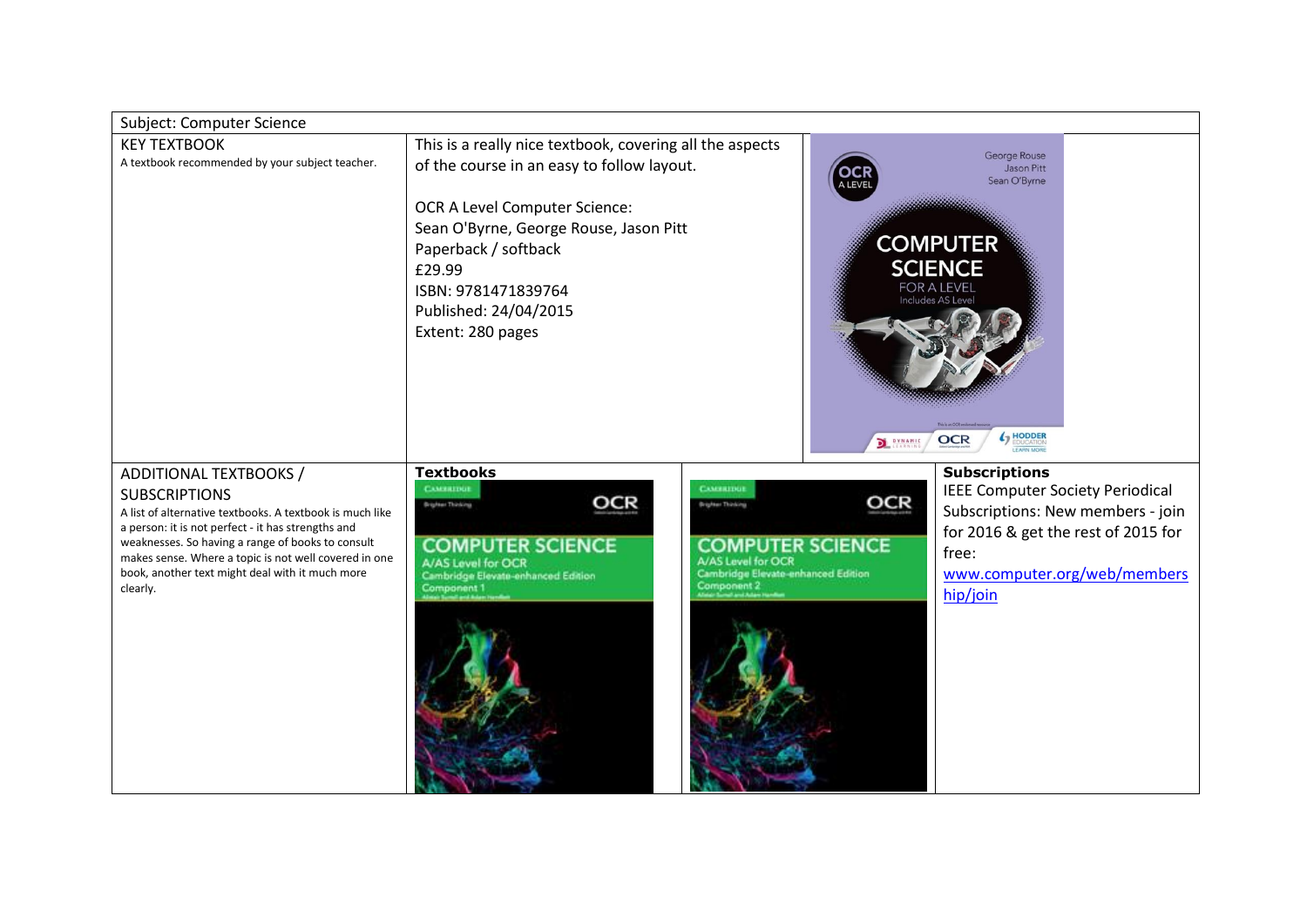|                                                                                                                                                                                                                      | A/AS Level Computer Science for<br>OCR Component 1 Cambridge<br>Elevate-enhanced<br>Authors: Alistair Surrall, Adam<br>Hamflett<br>Format: Cambridge Elevate<br>ISBN: 9781107465510<br>Available from: Your teacher |                                                                                                                                                | <b>OCR Component 2 Cambridge</b><br><b>Elevate-enhanced Edition</b><br>Authors: Alistair Surrall, Adam<br>Hamflett<br>Format: Cambridge Elevate<br>ISBN: 9781107465558<br>Available from: Your teacher | A/AS Level Computer Science for                                                                                                                                                                      |                                                                                                                                                                                     |                                                                                                                                                             |
|----------------------------------------------------------------------------------------------------------------------------------------------------------------------------------------------------------------------|---------------------------------------------------------------------------------------------------------------------------------------------------------------------------------------------------------------------|------------------------------------------------------------------------------------------------------------------------------------------------|--------------------------------------------------------------------------------------------------------------------------------------------------------------------------------------------------------|------------------------------------------------------------------------------------------------------------------------------------------------------------------------------------------------------|-------------------------------------------------------------------------------------------------------------------------------------------------------------------------------------|-------------------------------------------------------------------------------------------------------------------------------------------------------------|
| SPECIFICATION AND BOARD<br>A syllabus or specification. It details all the areas that<br>you need to be taught for the examination.<br>You need to have a copy so you know how to organise<br>vour file.             | <b>OCR Alevel Computing:</b>                                                                                                                                                                                        |                                                                                                                                                |                                                                                                                                                                                                        | http://www.ocr.org.uk/qualifications/as-a-level-gce-computer-science-h046-h446-from-2015/                                                                                                            |                                                                                                                                                                                     |                                                                                                                                                             |
| RECOMMENDED WEBSITES<br>Your teachers might be able to advise you about<br>websites that have useful information.                                                                                                    | Set of online<br>courses for IT<br>enthusiasts.<br>http://www.co<br>mputerscienceo<br>nline.org/course<br>S/                                                                                                        | Teach-ICT:<br><b>DOES NOT</b><br><b>COVER THE</b><br>SPEC. But is<br>easy to<br>understand on<br>some topics.<br>http://www.tea<br>ch-ict.com/ | Code Academy.<br>Insight into<br>Java, CSS,<br>HTML, OOP in<br>Python.<br>www.codecade<br>my.com/                                                                                                      | BiteSize: Only<br>goes up to<br>GCSE, but is a<br>good starting<br>point, especially<br>if students are<br>struggling with<br>a topic.<br>http://www.bbc<br>.co.uk/educatio<br>n/subjects/z34k<br>7t | <b>GCSE</b><br>Computing site,<br>with helpful<br>videos, a good<br>grounding of<br>the basics if you<br>get stuck on<br>anything.<br>www.cambridge<br><b>GCSEcomputing</b><br>.org | WikiBooks:<br>Wrong<br>examboard, but<br>nicely explained<br>concepts aimed<br>at Alevel:<br>https://en.wikib<br>ooks.org/wiki/A<br>level Computin<br>q/AQA |
| <b>REVISION GUIDE(S)</b><br>Not all subjects have these but they can often reduce<br>topic into smaller chunks so you can focus on the key<br>issues.                                                                | No revision guides have been published as of yet. If/When they are students will be notified.                                                                                                                       |                                                                                                                                                |                                                                                                                                                                                                        |                                                                                                                                                                                                      |                                                                                                                                                                                     |                                                                                                                                                             |
| <b>PAST EXAMINATION PAPERS</b><br>At the beginning of the course you should have an idea<br>of the type of question you might be asked<br>in the final examination. Website address and unit<br>code listed for you. | Papers and Mark Schemes from 2010 specification:<br>http://www.ocr.org.uk/qualifications/as-a-level-gce-computing-h047-h447/                                                                                        |                                                                                                                                                |                                                                                                                                                                                                        |                                                                                                                                                                                                      |                                                                                                                                                                                     |                                                                                                                                                             |
| <b>MARK SCHEMES</b>                                                                                                                                                                                                  | Papers and Mark Schemes from 2010 specification:<br>http://www.ocr.org.uk/qualifications/as-a-level-gce-computing-h047-h447/                                                                                        |                                                                                                                                                |                                                                                                                                                                                                        |                                                                                                                                                                                                      |                                                                                                                                                                                     |                                                                                                                                                             |